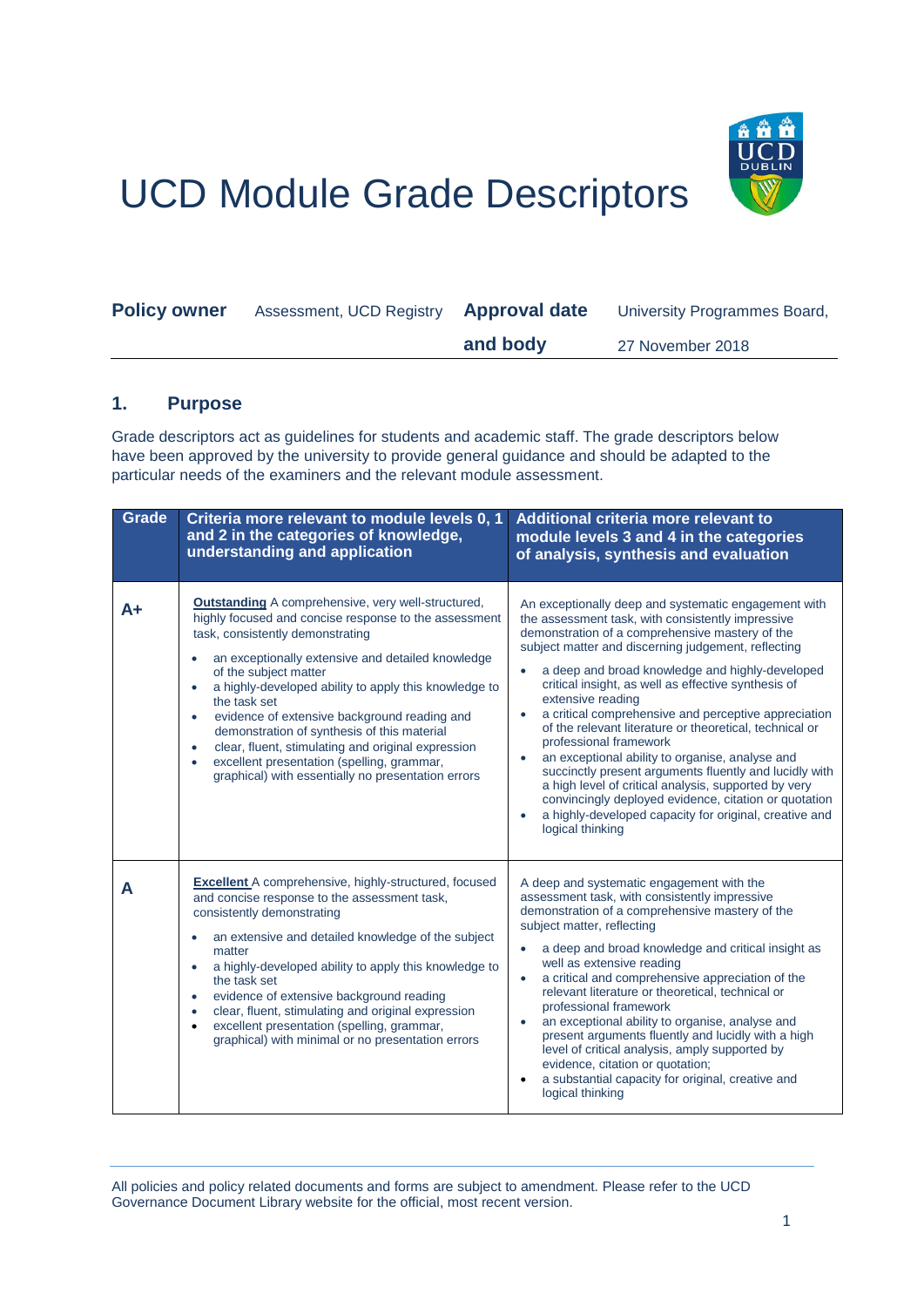| В  | Very Good A thorough and well-organised response to<br>the assessment task, demonstrating<br>a broad knowledge of the subject matter<br>$\bullet$<br>considerable strength in applying that knowledge to<br>$\bullet$<br>the task set<br>evidence of substantial background reading<br>$\bullet$<br>clear and fluent expression<br>$\bullet$<br>quality presentation with few presentation errors<br>$\bullet$                                                                                                                                                                                                                                                                                  | A substantial engagement with the assessment task,<br>demonstrating<br>a thorough familiarity with the relevant literature or<br>theoretical, technical or professional framework<br>well-developed capacity to analyse issues, organise<br>material, present arguments clearly and cogently<br>well supported by evidence, citation or quotation<br>some original insights and capacity for creative and<br>logical thinking                                                                                                                                                                              |
|----|-------------------------------------------------------------------------------------------------------------------------------------------------------------------------------------------------------------------------------------------------------------------------------------------------------------------------------------------------------------------------------------------------------------------------------------------------------------------------------------------------------------------------------------------------------------------------------------------------------------------------------------------------------------------------------------------------|------------------------------------------------------------------------------------------------------------------------------------------------------------------------------------------------------------------------------------------------------------------------------------------------------------------------------------------------------------------------------------------------------------------------------------------------------------------------------------------------------------------------------------------------------------------------------------------------------------|
| С  | <b>Good</b> An adequate and competent response to the<br>assessment task, demonstrating<br>adequate but not complete knowledge of the<br>$\bullet$<br>subject matter<br>omission of some important subject matter or the<br>$\bullet$<br>appearance of several minor errors<br>capacity to apply knowledge appropriately to the<br>$\bullet$<br>task albeit with some errors<br>evidence of some background reading<br>$\bullet$<br>clear expression with few areas of confusion<br>$\bullet$<br>writing of sufficient quality to convey meaning but<br>$\bullet$<br>some lack of fluency and command of suitable<br>vocabulary<br>good presentation with some presentation errors<br>$\bullet$ | An intellectually competent and factually sound answer<br>with, marked by<br>evidence of a reasonable familiarity with the relevant<br>literature or theoretical, technical or professional<br>framework<br>good developed arguments, but more statements of<br>$\bullet$<br>ideas<br>arguments or statements adequately but not well<br>$\bullet$<br>supported by evidence, citation or quotation<br>some critical awareness and analytical qualities<br>$\bullet$<br>some evidence of capacity for original and logical<br>$\bullet$<br>thinking                                                         |
| D  | <b>Satisfactory</b> An acceptable response to the assess with<br>basic grasp of subject matter, but somewhat lacking<br>$\bullet$<br>in focus and structure<br>main points covered but insufficient detail<br>$\bullet$<br>some effort to apply knowledge to the task but only<br>$\bullet$<br>a basic capacity or understanding displayed<br>little or no evidence of background reading<br>$\bullet$<br>several minor errors or one major error<br>$\bullet$<br>satisfactory presentation with an acceptable level of<br>$\bullet$<br>presentation errors                                                                                                                                     | An acceptable level of intellectual engagement with the<br>as task showing<br>some familiarity with the relevant literature or<br>۰<br>theoretical, technical or professional framework<br>mostly statements of ideas, with limited development<br>$\bullet$<br>of argument<br>limited use of evidence, citation or quotation<br>$\bullet$<br>limited critical awareness displayed<br>$\bullet$<br>limited evidence of capacity for original and logical<br>$\bullet$<br>thinking                                                                                                                          |
| D- | Acceptable The minimum acceptable standard of<br>response to the assessment task which<br>shows a basic grasp of subject matter but may be<br>poorly focussed or badly structured or contain<br>irrelevant material<br>has one major error and some minor errors<br>$\bullet$<br>demonstrates the capacity to complete only<br>٠<br>moderately difficult tasks related to the subject<br>material<br>no evidence of background reading<br>$\bullet$<br>displays the minimum acceptable standard of<br>$\bullet$<br>presentation (spelling, grammar, graphical)                                                                                                                                  | The minimum acceptable level of intellectual<br>engagement the assessment task with<br>the minimum acceptable appreciation of the relevant<br>literature or theoretical, technical or professional<br>framework<br>ideas largely expressed as statements, with little or<br>$\bullet$<br>no developed or structured argument<br>minimum acceptable use of evidence, citation or<br>$\bullet$<br>quotation<br>little or no analysis or critical awareness displayed or<br>$\bullet$<br>is only partially successful<br>little or no demonstrated capacity for original and<br>$\bullet$<br>logical thinking |